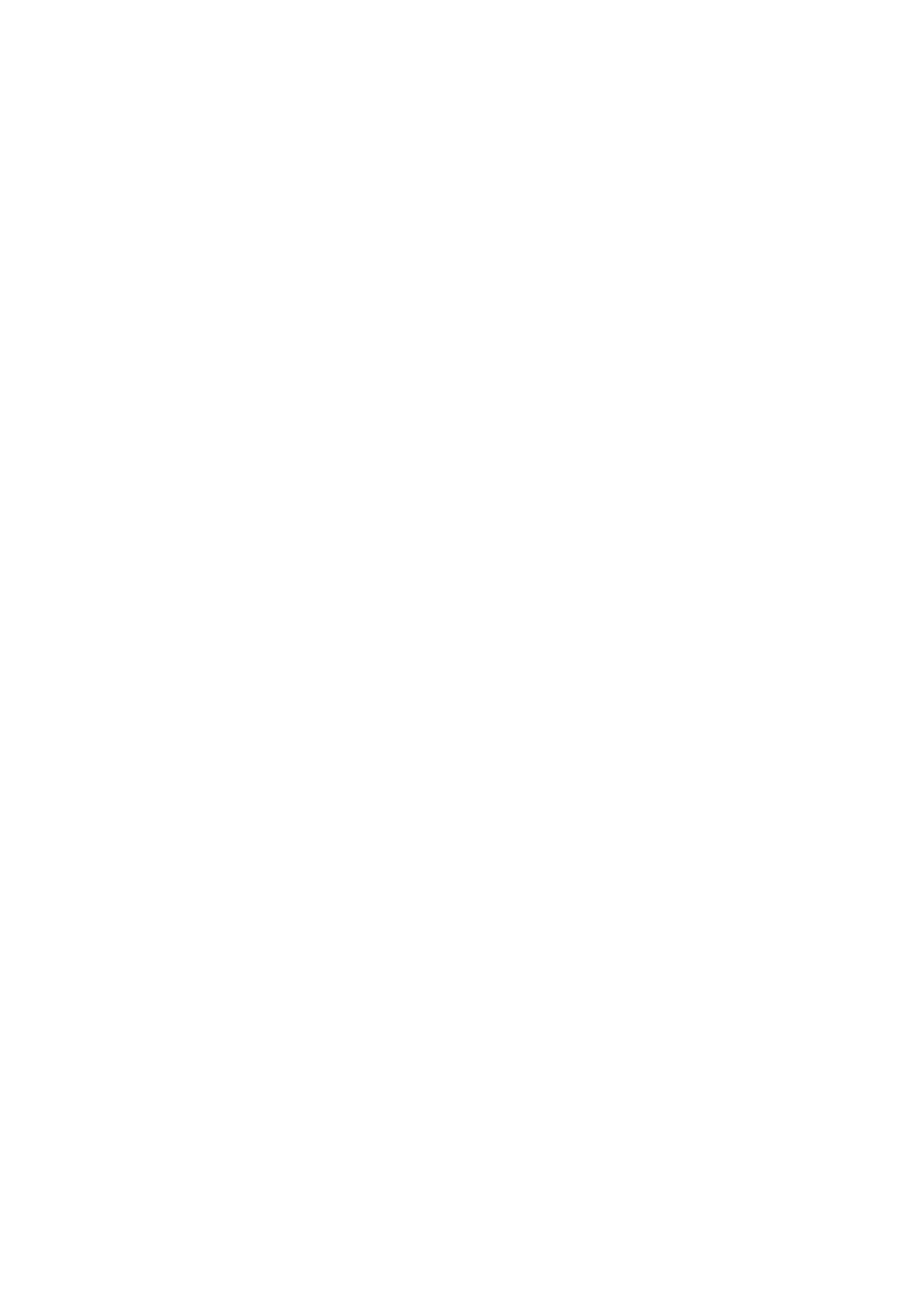its accessibility [30] whereas snowballing or networking is a form of convenience sampling where sample elements are identified by successive respondents within the organization or target group [31]. Snowballing and convenient sampling are appropriate in healthcare sector to minimize the chances of low survey response rates reported in healthcare industry [32].

## **4.2. Study sample profile**

Structured questionnaires were self-administered to 186 healthcare practitioners in 50 healthcare organizations sampled. According to the Kenyan healthcare system, the hospitals are geographically grouped into four categories namely national, provincial, county and healthcare centres which also define the hospital size. National hospitals are the largest in size whereas healthcare centres are the smallest in size. Table 1 shows the sample profile of this study.

|                                   | Characteristic $n=177$ | Frequency | $\frac{0}{0}$ |
|-----------------------------------|------------------------|-----------|---------------|
| Organization                      | Private                | 75        | 42.4          |
| ownership                         | Government             | 102       | 57.6          |
|                                   | National               | 21        | 11.9          |
| Geographic<br>coverage            | Provincial             | 15        | 8.5           |
|                                   | County                 | 90        | 50.8          |
|                                   | Health centre          | 51        | 28.8          |
|                                   | None                   | 22        | 12.4          |
| Past<br>collaborative<br>projects | $1 - 3$                | 124       | 70.1          |
|                                   | 4+                     | 31        | 17.5          |

Table 1. Study sample profile

In this study, all levels of hospitals were included in the sample. At the end of the field study, 9 questionnaires were not returned. The remaining 177 questionnaires were confirmed to be usable for further analyses.

### **4.3.Use of SPSS software for analyses**

Statistical relationship between the two model factors examined in this paper (organization affiliation and organization collaborative innovation aspects) was examined using SPSS software. Firstly, the reliability test to measure the internal consistency of the model factors was determined using SPSS software. Cronbach alpha  $(α)$  is widely used to determine the internal consistency of test items before proceeding with any other statistical analyses. A value greater than 0.70 is recommended for a main field study although values ranging 0.50 to 0.69 are acceptable for preliminary studies. However, values greater than 0.90 may reflect unnecessary duplication of content across items and point more to redundancy than to homogeneity as they are testing the same question but in a different pretext. Therefore, a maximum Cronbach alpha value of 0.90 has been highly recommended [33]. Table II show the reliability test results of the model factors used in this research.

Table 2. Reliability test for model factors

| Test factor $(n=177)$                          | α     |  |
|------------------------------------------------|-------|--|
| <b>ICT</b> Infrastructure (ICT)                | 0.840 |  |
| Organizational Affiliations (OrgAff)           | 0.792 |  |
| Patient TM Adoption (PatTMAdp)                 | 0.791 |  |
| Organization Resources (OrgRes)                |       |  |
| Organization Innovation Acceptance (OrgInnAcc) |       |  |
| Personnel Innovation Acceptance (PsnInnAcc)    |       |  |
| Organization Innovative Capacities (OrgInnAcc) | 0.831 |  |
| Collaborative Innovation aspects (CoInno)      |       |  |
| Internal Outcomes (InOut)                      | 0.824 |  |
| External Outcomes (ExOut)                      | 0.842 |  |

The model factors have an acceptable level of Cronbach alpha  $\alpha$  > 0.70, therefore, all factors were accepted for statistical analyses.

## **5. Results**

An inter-correlation test (r) was run to determine the level of relationship existing between the model factors. It was noted that no cases of multicollinearity existed between the model factors (see Table 3). Multicollinearity  $(r > 0.90)$  is the existence of a high level of relationship between variables which presents difficulties in accessing the importance of individual factors under study.

A strong positive relationship existed between organization affiliation and: organization ICT infrastructure (r= 0.621), organization resources (r=0.524), collaborative innovation aspects (r=0.524) and external innovation outcomes (r=0.522). Similarly, a strong positive relationship existed between organization collaborative innovation aspects and collaborative innovation external outcomes. Additionally, organization's ICT infrastructure presented a strong relationship with organization's innovative capacity (r=0.572). However, patient telemedicine adoption presented a small relationship with all model factors  $(r < 0.29)$ .

Also, organizations with highly developed ICT infrastructure were observed to be more innovative than those with less developed ICT infrastructure (see Figure 3). ICT infrastructure was dichotomized into two groups namely low ICT infrastructure and high ICT infrastructure. Scores with 3 and below were classified as low ICT infrastructure whereas those with 4 and above were classified as high ICT infrastructure.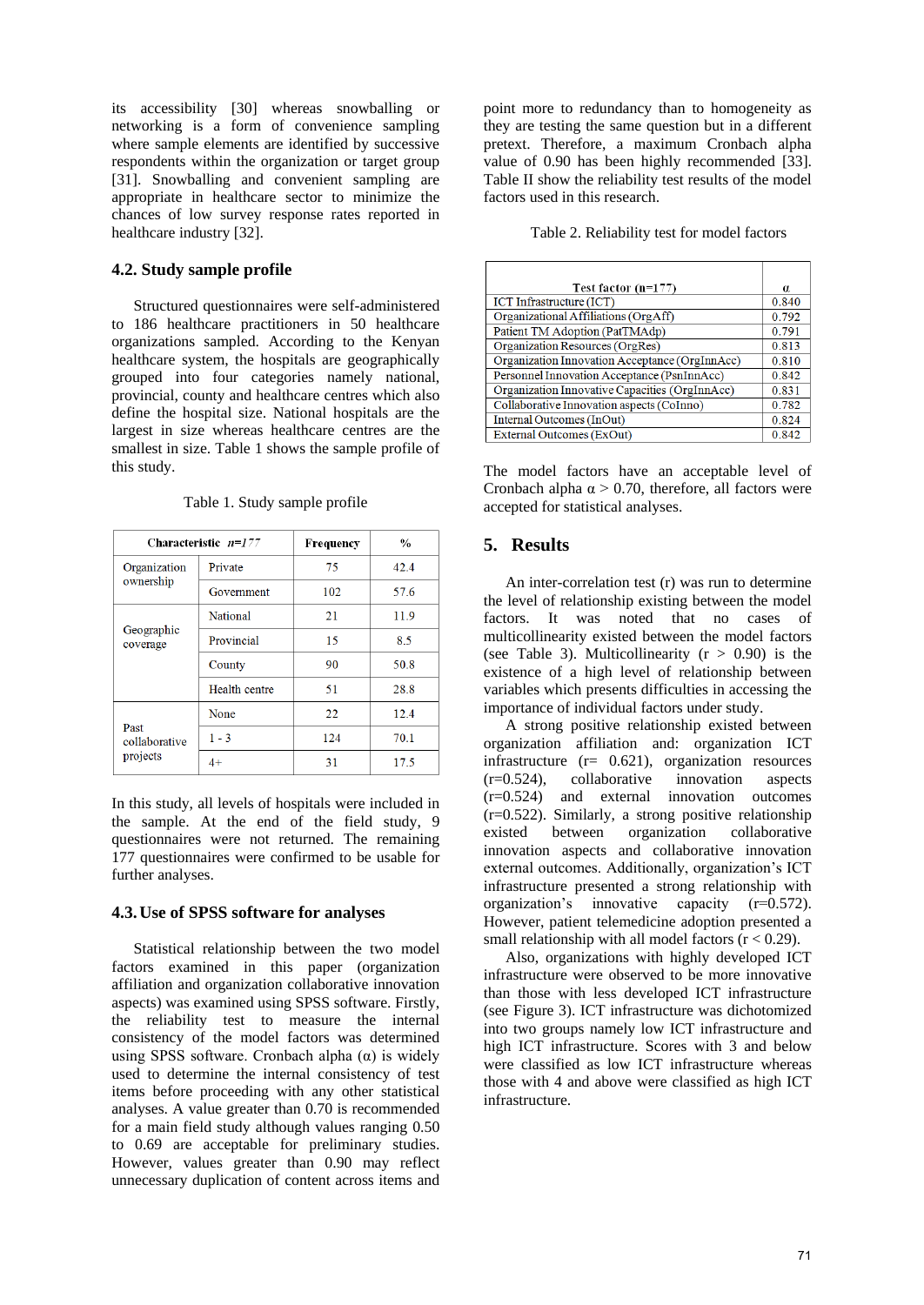

Figure 3. Collaborative innovation project based on level of ICT infrastructure

Similarly, private owned organizations were observed to be more innovative than government owned organizations (see Figure 4). This was determined using the number of collaborative innovative projects carried out by the organizations.

Furthermore, Analyses of variance test (ANOVA) was used to examine the difference existing in collaborative innovation outcomes, ICT infrastructure and organization agility basing on healthcare geographic coverage.



Figure 4. Collaborative innovation projectbased on organization ownership

It was observed that a significant difference in internal collaborative innovation outcomes existed between various organizations although no significant difference existed between national and provincial hospitals (see Table 4). However, no significant difference existed for external collaborative innovation outcomes using this basis in this study.

| Table 3. Pearson's correlation matrix |  |  |
|---------------------------------------|--|--|
|---------------------------------------|--|--|

| <b>Variables</b>    | P <sub>1</sub> | P <sub>2</sub> | P3        | F1        | F2        | F3        | F4        | F5        | F6        |
|---------------------|----------------|----------------|-----------|-----------|-----------|-----------|-----------|-----------|-----------|
| P1 OrgAff           |                |                |           |           |           |           |           |           |           |
| P2 PatTMadp         | 0.015          | 1              |           |           |           |           |           |           |           |
| P3 ICT              | $0.621**$      | $0.224**$      |           |           |           |           |           |           |           |
| <b>F1 OrgRes</b>    | $0.524**$      | 0.009          | $0.252**$ | 1         |           |           |           |           |           |
| <b>F2 OrgInnAcc</b> | $0.354**$      | $0.123*$       | $0.412**$ | $0.529**$ | 1         |           |           |           |           |
| <b>F3 PsnInnAcc</b> | 0.042          | 0.062          | $0.325**$ | $0.172**$ | $0.402**$ | 1         |           |           |           |
| F4 OrgInnCap        | $0.372**$      | 0.021          | $0.572**$ | $0.459**$ | $0.442**$ | $0.342**$ |           |           |           |
| F5 OrgAg            | $0.425**$      | 0.042          | $0.315**$ | $0.447**$ | $0.352**$ | $0.384**$ | $0.322**$ | 1         |           |
| <b>F6 CoInno</b>    | $0.524**$      | 0.062          | $0.411**$ | $0.303**$ | $0.259**$ | $0.224**$ | $0.382**$ | $0.512**$ |           |
| O1 InOut            | $0.412**$      | 0.082          | $0.412**$ | $0.487**$ | $0.421*$  | $0.346**$ | $0.295**$ | $0.452**$ | $0.314**$ |
| O2 ExOut            | $0.522**$      | 0.102          | $0.392**$ | $0.542**$ | $0.292**$ | 0.011     | $0.341**$ | $0.462**$ | $0.512**$ |

Table 4. Collaborative innovation outcomes basing on geographic

|          | Geographic coverage |            | Mean<br>Difference | Sig.  |
|----------|---------------------|------------|--------------------|-------|
|          | National            | Provincial | 0.111              | 0.080 |
| Internal |                     | County     | 0.041              | 0.010 |
| outcome  |                     | Health     | 0.052              | 0.000 |
|          |                     | centre     |                    |       |
|          | Provincial          | National   | $-0.111$           | 0.080 |
|          |                     | County     | $-0.070$           | 0.011 |
|          |                     | Health     | $-0.059$           | 0.010 |
|          |                     | centre     |                    |       |
|          | County              | National   | $-0.041$           | 0.010 |
|          |                     | Provincial | 0.070              | 0.011 |
|          |                     | Health     | 0.012              | 0.031 |
|          |                     | centre     |                    |       |
|          | Health              | National   | $-0.052$           | 0.000 |
|          | centre              | Provincial | 0.059              | 0.010 |
|          |                     | County     | $-0.012$           | 0.031 |

Significant at: P < 0.05

Similarly, a significant difference existed in organizations agility. Majority of national and provincial hospitals were observed to be more agile than county and healthcare centres (see Figure 5).



Figurte 5. Organization agility based on geographic coverage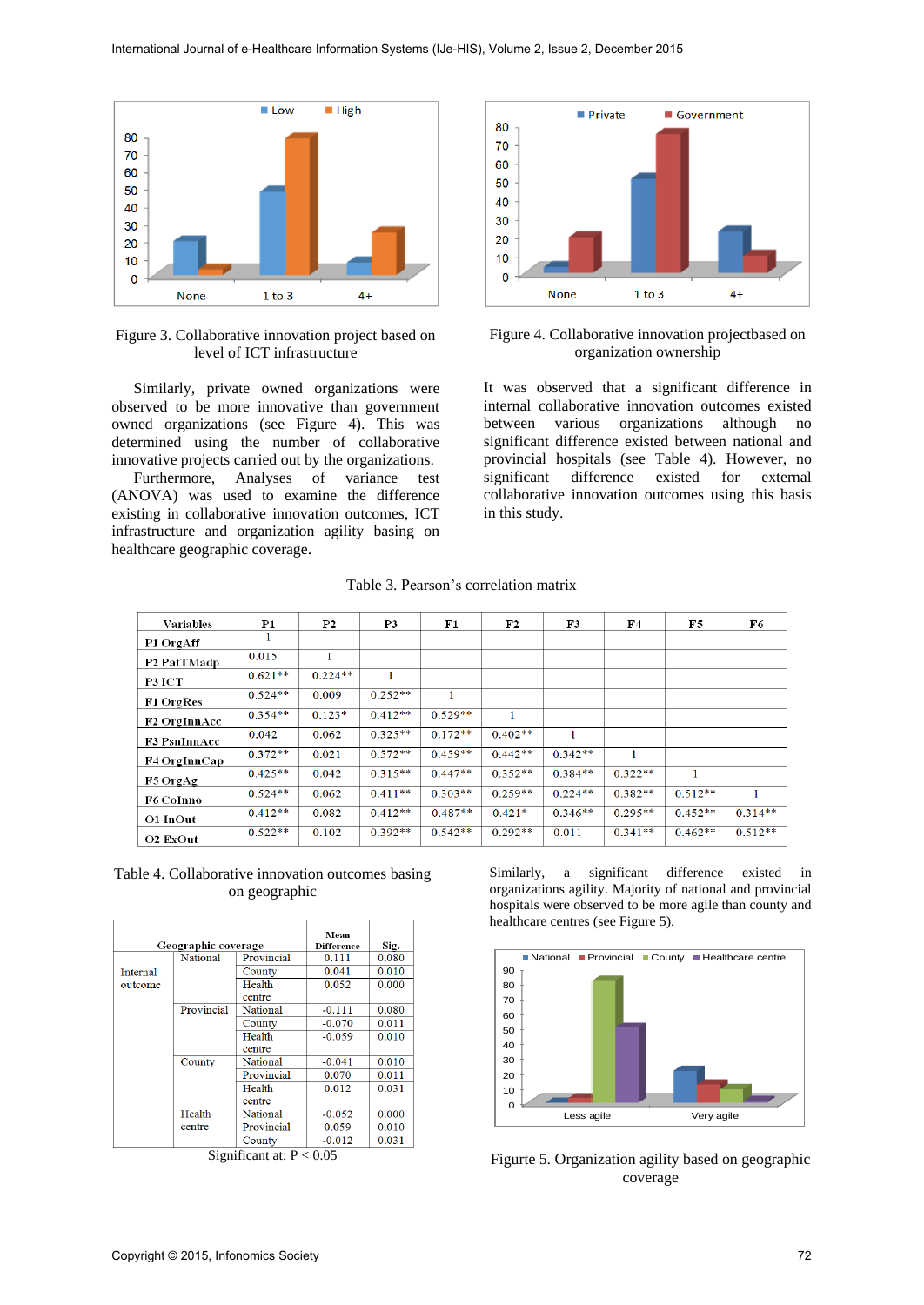However, no significant difference existed in organization agility between national and provincial hospitals. The greatest difference existed between national hospitals and healthcare centres with a significant value of 0.000 (see Table 5).

### Table 5. Organization agility basing geographic coverage

|            | Geographic coverage | Mean<br><b>Difference</b> | Sig.  |
|------------|---------------------|---------------------------|-------|
| National   | Provincial          | $-0.103$                  | 0.164 |
|            | County              | $-0.044$                  | 0.003 |
|            | Health centre       | $-0.114$                  | 0.000 |
| Provincial | County              | 0.059                     | 0.036 |
|            | Health centre       | $-0.011$                  | 0.001 |
| County     | Health centre       | $-0.070$                  | 0.040 |

Significant at:  $P < 0.05$ 

Also, a significant difference in the level of ICT infrastructure existed between various organizations where national and provincial hospitals presented a higher level of ICT infrastructure when compared to county and healthcare centres (see Figure 6).



Figure 6. Organization level of ICT infrastructure basing on geographic coverage

However, no significant difference existed between national and provincial hospitals in terms of the level of ICT infrastructure (see Table 6).

| Geographic coverage |               | Mean<br>Difference | Sig.  |
|---------------------|---------------|--------------------|-------|
| <b>National</b>     | Provincial    | 0.319              | 0.693 |
|                     | County        | 0.249              | 0.005 |
|                     | Health centre | 0.192              | 0.000 |
| Provincial          | County        | $-0.071$           | 0.031 |
|                     | Health centre | $-0.127$           | 0.014 |
| County              | Health centre | $-0.057$           | 0.021 |

#### Table 6. Organization ICT infrastructure basing on geographic coverage

## **6. Discussion**

From this study, organization collaboration was found to have a positive effect on organization resources. These results are consistent with previous studies which found out that organization partnership especially in state owned organizations opens innovation cycle to various actors and taps innovation resources across borders. This study further highlights the importance of collaboration between private and public healthcare organizations.

It was observed that private owned healthcare organizations have a higher level of ICT infrastructure when compared to government owned healthcare organizations. This is claimed to have contributed to the high level of innovativeness of the private owned healthcare organizations. A study on organization innovation highlighted that private healthcare organizations are more likely to innovate than public hospitals whose mission as a provider of last resort restrains their resources thus limiting their innovative capacity [34].

Within the context of healthcare personnel innovation acceptance, it was observed that organization affiliation does not influence personnel's willingness to adopt healthcare technological innovation. The results are consistent with previous studies where it as observed that the personnel's level of competencies on ICT influenced the adoption of healthcare technologies [35]. Furthermore, the results of this study showed that the innovativeness of healthcare organization basing on the geographic location (which defines the organization size) differed greatly. National and provincial hospitals were found to be more agile than county hospitals and healthcare centres. The difference in agility between national and provincial hospitals was not very significant. Also, the level of ICT infrastructure between the four categories namely national, provincial, county and healthcare centres differed greatly. National hospital had the highest level of ICT infrastructure when compared to provincial, county and healthcare centres.

Taking into account the results of this study, a rich understanding of the importance of healthcare organization collaboration can be fully realized in attempt to expedite the adoption of telemedicine in developing countries.

# **7. Conclusion**

Despite large number of studies on barriers to telemedicine adoption in developing countries, high quality evidence on how to facilitate telemedicine adoption in developing countries is still lacking. Although extant literature has highlighted that organization collaboration can facilitate telemedicine adoption, studies with organizational designs on how organization collaboration can facilitate telemedicine adoption is lacking. Therefore, studies with rigorous designs are needed to examine organizational factors and innovation practices influencing organization collaboration in facilitating telemedicine adoption.

The regression analysis of this survey showed that organization affiliation is highly influenced by the status of organization's ICT infrastructure. Furthermore, organizations with a high level of ICT infrastructure were more innovative than the counterparts with low level of ICT infrastructure.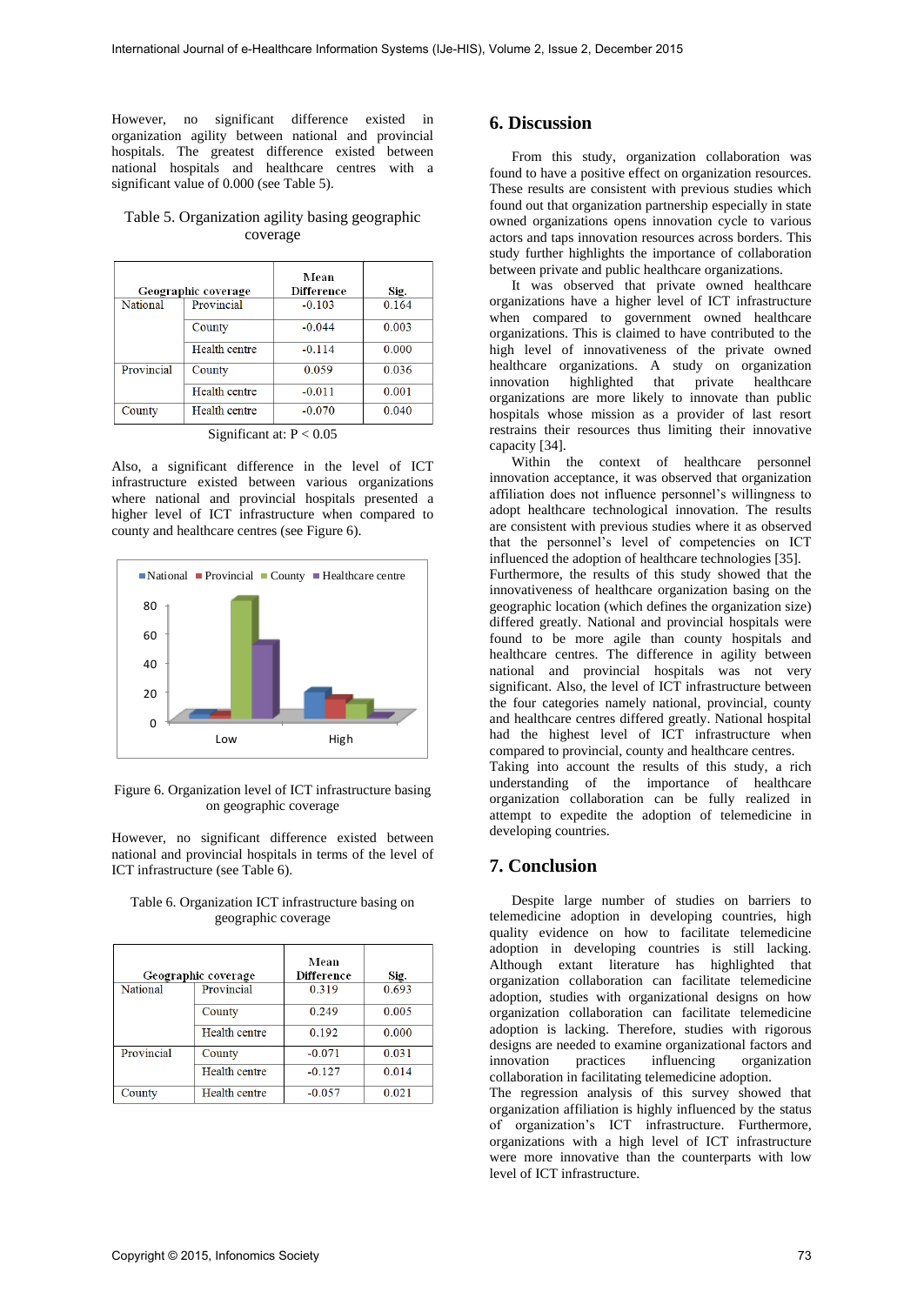All the organizational model factors were supported and explained 46.5% of the variance in collaborative innovation internal outcomes. Similarly, all the organizational model factors except personnel innovation acceptance were supported and explained 53.2% of the variance in collaborative innovation external outcomes. The study produced useful insights into understanding the importance of organization collaboration in facilitating telemedicine adoption in developing countries.

#### **8. Acknowledgment**

We acknowledge the respondents who kindly gave their time to participate in this study. We also acknowledge that an earlier version of this material was presented in a conference at the International Conference on Information Society (i-Society 2015), held on 9th to 11th November 2015, London, UK.

### **9. References**

[1] Vitacca, M., Bianchi, L., Guerra, A., Fracchia, C., Spanevello, A., Balbi, B. and Scalvini, S. (2009). Teleassistance in chronic respiratory failure patients: a randomised clinical trial. European Respiratory Journal, 33 (2), pp. 411-418.

[2] Demiris, G. (2003). Integration of Telemedicine in Graduate Medical Informatics Education. Journal of the American Medical Informatics Association, 10(4), pp. 310-314.

[3] Strehle, E. and Shabde, N. (2006). One hundred years of telemedicine: does this new technology have a place in paediatrics? Archives of Disease in Childhood, 91(12), pp. 956–959.

[4] Zundel, K. (1996). Telemedicine: history, applications, and impact on librarianship. Journal of the medical library association, 84 (1), pp. 71-79.

[5] World Health Organization (1997). A health telematics policy in support of WHO'S Health-for-All Strategy for Global Health Development. Global Observatory for eHealth. 1st edn. Geneva: WHO Press.

[6] Heinzelmann, P., Lugn, N. and Kvedar, J. (2005). Telemedicine in the future. Journal of Telemedicine and Telecare, 11(8), pp. 384–390.

[7] Androuchko, L. and Nakajima, I. (2004). Developing countries and e-health services. Proceedings of IEEE 6th international workshop, June 28-29, Geneva, pp. 211 - 214.

[8] Wootton, R. (2008). Telemedicine support for the developing world. Journal of Telemedicine and Telecare, 14 (3), pp. 109-114.

[9] Harnett, B. (2006). Telemedicine systems and telecommunications. Journal of Telemedicine and Telecare, 12 (4), pp. 4-15.

[10] Hjelm, N. (2005). Benefits and drawbacks of telemedicine. Journal of telemedicine and telecare, 11(2), pp. 60-70.

[11] Jakobsen, N., Jensen, L. and Kayser, L. (2014). Collaborative efforts are needed to ensure proper knowledge dissemination of telemedicine projects. Danish medical journal, 61(9), pp. 4896-4896.

[12] Goes, J. and Park, S. (1997). 'Inter-organizational links and innovation: The case of hospital services. Academy of management journal, 40 (3), pp. 673-696.

[13] Bommert, B. (2010). Collaborative innovation in the public sector. International Public Management Review, 11(1), pp. 15-33.

[14] Rogers, E. (2003) Diffusion of Innovation. 5th edn. New York: Free press.

[15] Chesbrough, H. (2003) Open Innovation: The new imperative for creating and profiting from technology. Boston: Havard Business School Press.

[16] Lu, Y. and Ramamurthy, K. (2011). Understanding the link between information technology capability and organizational agility: an empirical examination. MIS quarterly, 35 (4), pp. 931-954.

[17] Chesbrough, H., Vanhaverbeke, W. and West, J. (2006) Open Innovation: Researching a New Paradigm. Oxford: Oxford University Press.

[18] Baldwin, C. and Hippel, V. (2011). Modelling a Paradigm Shift: From Producer Innovation to User and Open Collaborative Innovation. Organization Science, 22 (6), pp. 1399-1417.

[19] Yeganegi, K. and Azar, M. (2012). The Effect of IT on Organizational Agility. In Proceedings of the International Conference on Industrial Engine, July 03 – 06, Turkey, pp. 2537–2544.

[20] Michaelides, R., Morton, S. and Liu, W. (2013). A framework for evaluating the benefits of collaborative technologies in engineering innovation networks. Production Planning & Control, 24 (3), pp. 246-264.

[21] Picard, W. and Rabelo, R. (2010). Engagement in collaborative network. Production Planning and Control, 21 (2), pp. 101-102.

[22] Meyer, J. (1997). The acceptance of visual information in Management. Journal of Information and Management, 32 (6), pp. 275–287.

[23] Perez, M., Sánchez, A., Carnicer, P. and Jiménez, M. (2004). A technology acceptance model of innovation adoption: the case of teleworking. European Journal of Innovation Management, 7 (4), pp.280 – 291.

[24] Agarwal, R. and Prasad, J. (1997). The Role of Innovation Characteristics and Perceived Voluntariness in the Acceptance of Information Technologies. Decision Sciences, 28 (3), pp. 557-582.